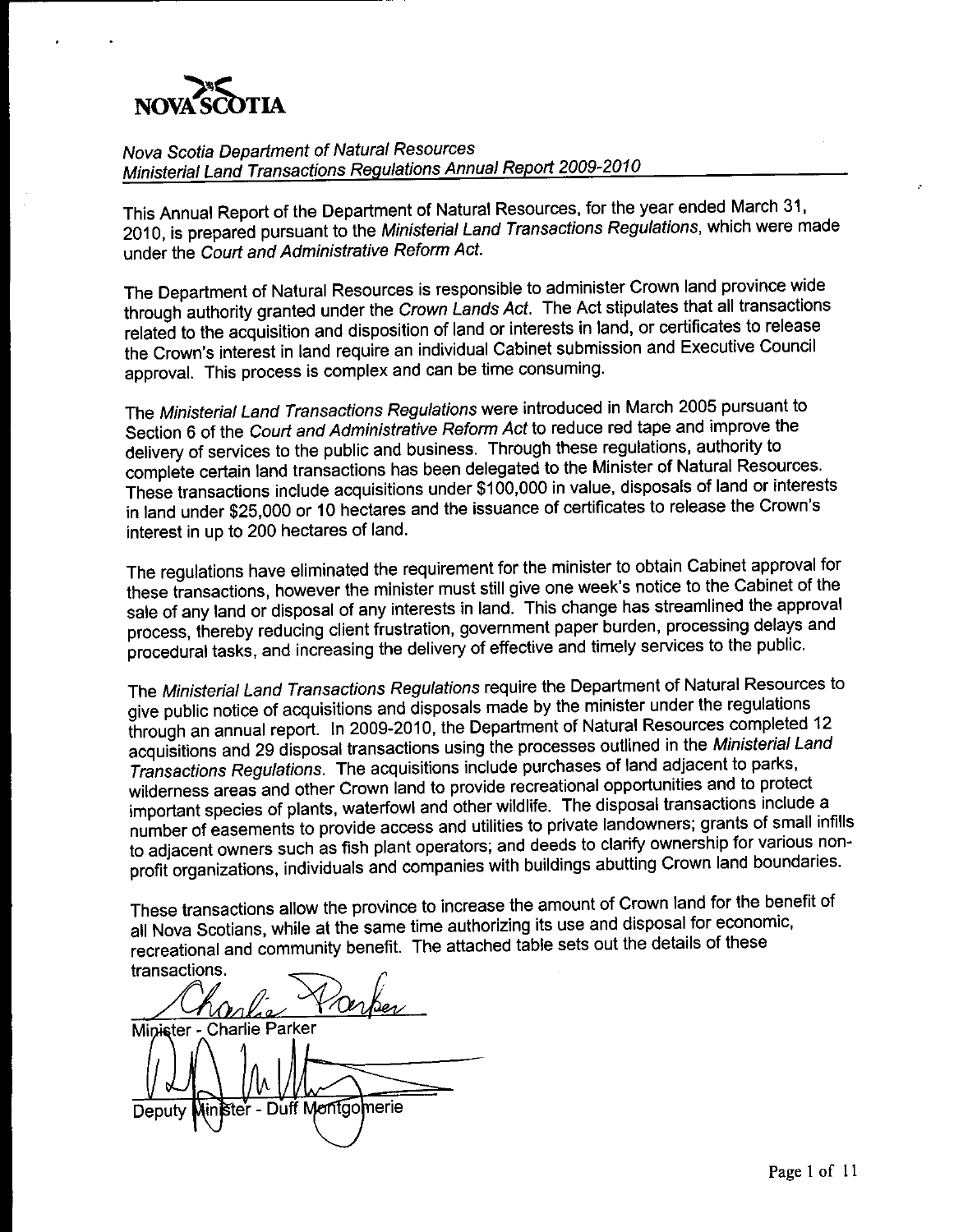|                                          | 2009-10 Annual Report of Acquisitions and Dispositions<br><b>Made by the Minister of Natural Resources</b><br><b>Pursuant to the Ministerial Land Transactions Regulations</b> |                                                                                         |                                |                                   |                                                                                                                                                                  |              |  |  |  |
|------------------------------------------|--------------------------------------------------------------------------------------------------------------------------------------------------------------------------------|-----------------------------------------------------------------------------------------|--------------------------------|-----------------------------------|------------------------------------------------------------------------------------------------------------------------------------------------------------------|--------------|--|--|--|
| <b>Crown Lands</b><br><b>Act Section</b> | <b>Client Name or</b><br><b>Interest Holder</b>                                                                                                                                | Location                                                                                | Area of Land                   | <b>Transaction</b><br><b>Type</b> | <b>Reason for</b><br><b>Transaction</b>                                                                                                                          | <b>Price</b> |  |  |  |
| 7(a)                                     | J.D. Irving, Limited                                                                                                                                                           | Burlington, Kings County<br>PID 55365100<br>Hectanooga, Digby<br>County<br>PID 30252654 | 17.9 hectares<br>36.4 hectares | Acquisition                       | Potential uses such as<br>recreation, wildlife,<br>conservation; to meet<br>the interests expressed<br>by Buy-Back Nova<br>Scotia and Mi'kmaq                    | \$95,940     |  |  |  |
| 7(a)                                     | Ellen MacLellan                                                                                                                                                                | Matheson Lakes, Cape<br><b>Breton County</b><br>PID 15850456<br>PID 15546229            | .56 hectares<br>51.40 hectares | Acquisition                       | Consolidate with Crown<br>land adjacent to<br>Louisbourg National<br><b>Historic Site</b>                                                                        | \$20,000     |  |  |  |
| 7(a)                                     | Shawn & Shelley<br>d'Entremont                                                                                                                                                 | Little Egypt, Yarmouth<br>County<br>PID 90020199 &<br>90020132                          | 15.35 hectares                 | Acquisition                       | <b>Adjacent to Tusket River</b><br>Estuary System;<br>contains a salt marsh.<br>forest & agricultural land<br>and significant water<br>fowl and wildlife habitat | \$77,500     |  |  |  |
| 7(a)                                     | Horseshoe Lake<br>Resources Ltd.                                                                                                                                               | Stoney Brook, Indian<br>Fields, Shelburne<br>County<br>PID 80155203                     | 20.25 hectares                 | Acquisition                       | Adjacent to the Tobeatic<br>Wilderness Area, with<br>significant ecological and<br>recreational features                                                         | \$22,000     |  |  |  |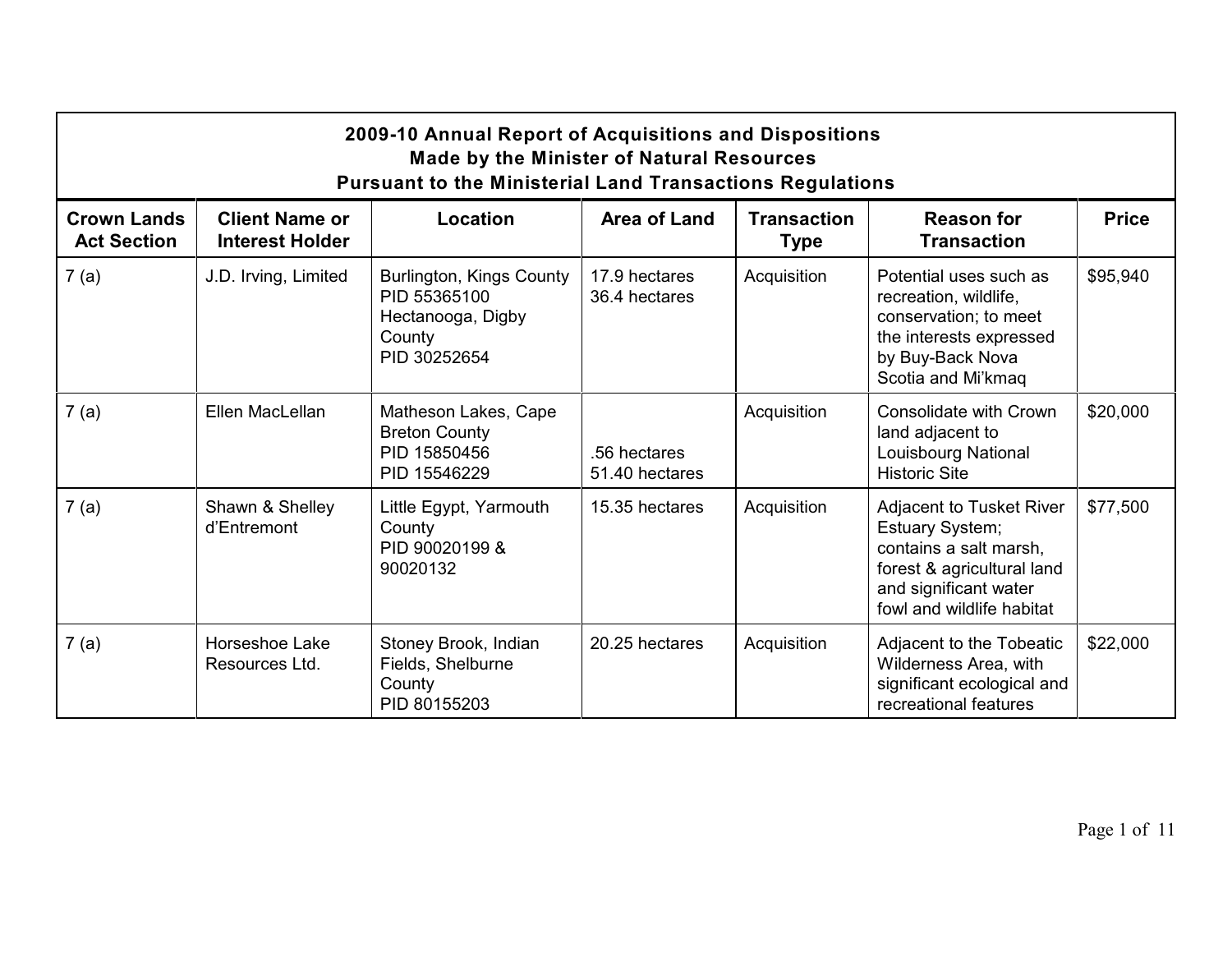|                                          | 2009-10 Annual Report of Acquisitions and Dispositions<br><b>Made by the Minister of Natural Resources</b><br><b>Pursuant to the Ministerial Land Transactions Regulations</b> |                                                                                                    |                     |                                   |                                                                                                                                                                                                                |              |  |  |  |
|------------------------------------------|--------------------------------------------------------------------------------------------------------------------------------------------------------------------------------|----------------------------------------------------------------------------------------------------|---------------------|-----------------------------------|----------------------------------------------------------------------------------------------------------------------------------------------------------------------------------------------------------------|--------------|--|--|--|
| <b>Crown Lands</b><br><b>Act Section</b> | <b>Client Name or</b><br><b>Interest Holder</b>                                                                                                                                | Location                                                                                           | <b>Area of Land</b> | <b>Transaction</b><br><b>Type</b> | <b>Reason for</b><br><b>Transaction</b>                                                                                                                                                                        | <b>Price</b> |  |  |  |
| 7(a)                                     | Wayne & Cheryl<br>Blinkhorn and<br>Robert & Catherine<br>Holmes                                                                                                                | Upper Ohio,<br><b>Shelburne County</b>                                                             | 12.41 hectares      | Acquisition                       | Adjacent to the Tobeatic<br>Wilderness Area, with<br>significant ecological and<br>recreational features                                                                                                       | \$14,000     |  |  |  |
| 7(a)                                     | Prest Bros, Ltd.                                                                                                                                                               | Fish Lake, Sheet<br>Harbour Long Lake<br>Wilderness Area,<br><b>Halifax County</b><br>PID 00557108 | 12.95 hectares      | Acquisition                       | Adjacent to the Ship<br>Harbour/Long Lake<br>Wilderness Area, with<br>significant ecological and<br>recreational features.<br>Contains drumlin hill,<br>good soils and rich forest<br>potential                | \$37,000     |  |  |  |
| 7(a)                                     | Prest Bros, Ltd.                                                                                                                                                               | Fish Lake, Sheet<br>Harbour Long Lake,<br><b>Halifax County</b><br>PID 00557074                    | 36.42 hectares      | Acquisition                       | Adjacent to the Ship<br>Harbour/Long Lake<br>Wilderness Area, with<br>significant ecological and<br>recreational features.<br>Contains drumlin hill,<br>lake frontage, good soils<br>and rich forest potential | \$45,000     |  |  |  |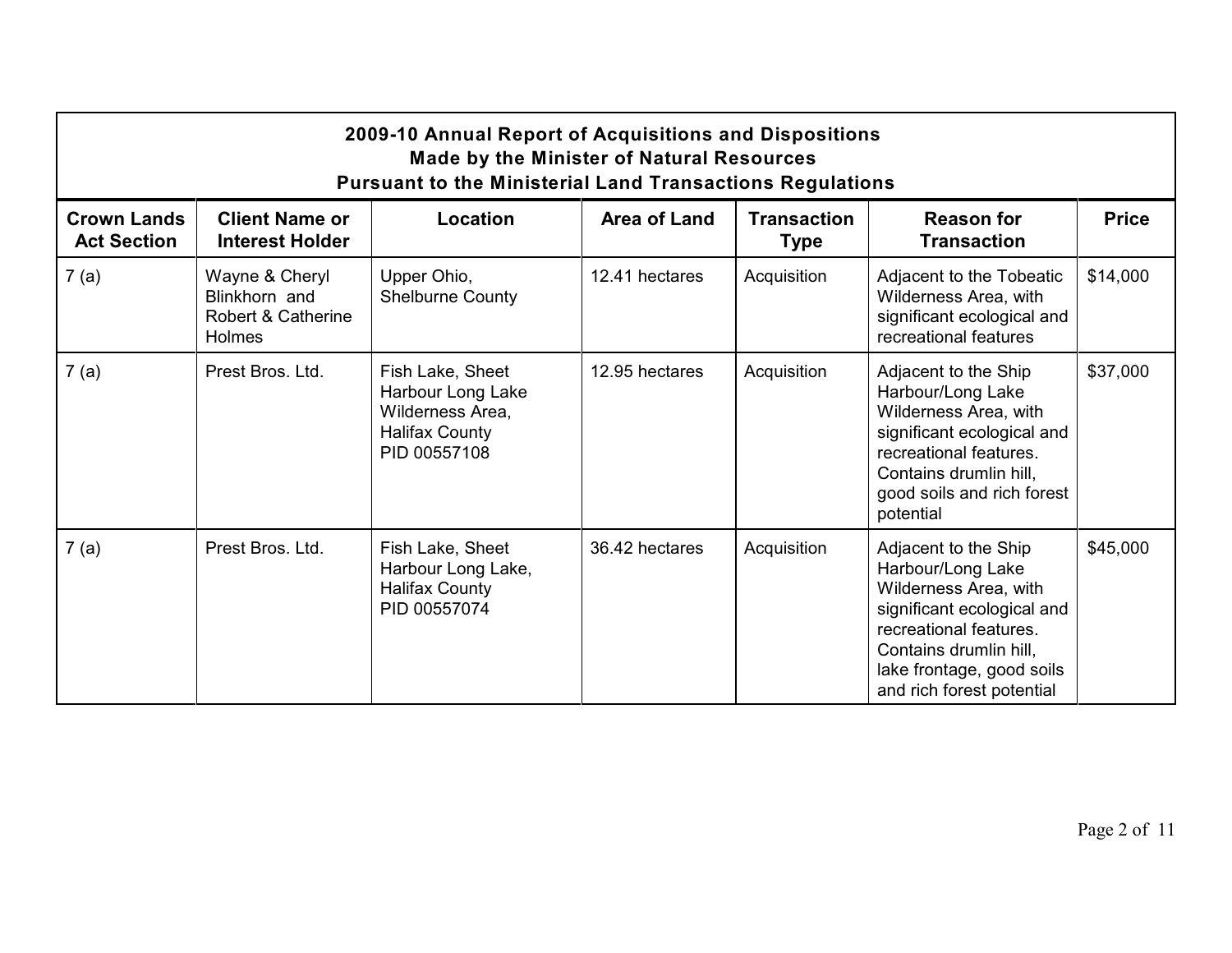|                                          |                                                 | 2009-10 Annual Report of Acquisitions and Dispositions<br><b>Made by the Minister of Natural Resources</b><br><b>Pursuant to the Ministerial Land Transactions Regulations</b> |                |                                   |                                                                                                                                                                                                                                          |              |
|------------------------------------------|-------------------------------------------------|--------------------------------------------------------------------------------------------------------------------------------------------------------------------------------|----------------|-----------------------------------|------------------------------------------------------------------------------------------------------------------------------------------------------------------------------------------------------------------------------------------|--------------|
| <b>Crown Lands</b><br><b>Act Section</b> | <b>Client Name or</b><br><b>Interest Holder</b> | Location                                                                                                                                                                       | Area of Land   | <b>Transaction</b><br><b>Type</b> | <b>Reason for</b><br><b>Transaction</b>                                                                                                                                                                                                  | <b>Price</b> |
| 7(a)                                     | Prest Bros. Ltd.                                | Skull Lake, Sheet<br>Harbour Long Lake,<br><b>Halifax County</b><br>PID 00626127                                                                                               | 20.23 hectares | Acquisition                       | Adjacent to the Ship<br>Harbour/Long Lake<br>Wilderness Area, with<br>significant ecological and<br>recreational features.<br>Contains drumlin hill,<br>good soils and rich forest<br>potential                                          | \$23,000     |
| 7(a)                                     | S. Prest Land<br>Holdings Ltd.                  | Upper Lakeville, Halifax<br>County<br>PID 00557652                                                                                                                             | 12.95 hectares | Acquisition                       | Inside the Ship<br>Harbour/Long Lake<br><b>Wilderness Area</b><br>straddling Mill Brook,<br>with significant<br>ecological and<br>recreational features.<br>Secures the integrity of<br>the surrounding<br>designated wilderness<br>area | \$16,800     |
| 7(a)                                     | S. Prest Land<br>Holdings Ltd.                  | Murchyville, Halifax<br>County<br>PID 00486209                                                                                                                                 | 30.35 hectares | Acquisition                       | Adjacent to the Ship<br>Harbour/Long Lake<br>Wilderness Area, with<br>significant ecological and<br>recreational features.<br>Contains lake frontage,<br>good soils and rich forest<br>potential                                         | \$47,250     |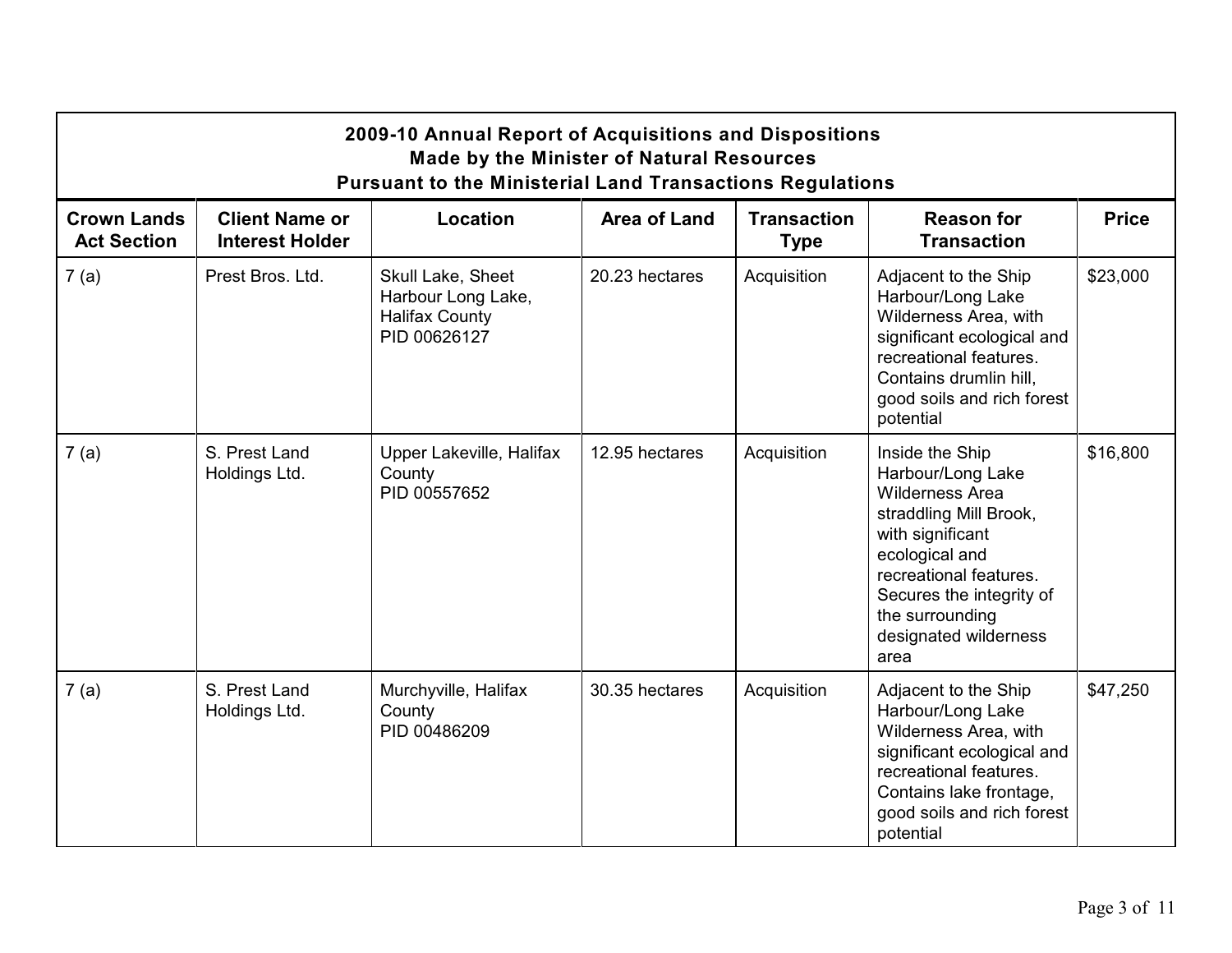|                                          | 2009-10 Annual Report of Acquisitions and Dispositions<br><b>Made by the Minister of Natural Resources</b><br><b>Pursuant to the Ministerial Land Transactions Regulations</b> |                                                                      |                     |                                   |                                                                                                                                                                               |              |  |  |  |
|------------------------------------------|--------------------------------------------------------------------------------------------------------------------------------------------------------------------------------|----------------------------------------------------------------------|---------------------|-----------------------------------|-------------------------------------------------------------------------------------------------------------------------------------------------------------------------------|--------------|--|--|--|
| <b>Crown Lands</b><br><b>Act Section</b> | <b>Client Name or</b><br><b>Interest Holder</b>                                                                                                                                | Location                                                             | <b>Area of Land</b> | <b>Transaction</b><br><b>Type</b> | <b>Reason for</b><br><b>Transaction</b>                                                                                                                                       | <b>Price</b> |  |  |  |
| 7(a)                                     | Horseshoe Lake<br>Resources Ltd.                                                                                                                                               | Upper Stave Lake,<br>Upper Ohio, Shelburne<br>County<br>PID 80155203 | 39.70 hectares      | Acquisition                       | Adjacent to the Tobeatic<br>Wilderness Area, with<br>significant ecological and<br>recreational features                                                                      | \$22,000     |  |  |  |
| 7(a)                                     | Downey Thompson                                                                                                                                                                | Renfrew Road, Nine Mile<br>River, Hants County<br>PID 45121357       | 42.37 hectares      | Acquisition                       | Consolidation with<br>Crown land; contains a<br>valuable riparian zone<br>with white pine and<br>marsh frontage on the<br>river, with ecological and<br>recreational features | \$45,990     |  |  |  |
| 16 $(1)(a)$                              | Richmond Arena<br>Association                                                                                                                                                  | Louisdale,<br><b>Richmond County</b><br>PID 75041897                 | 2.01 acres          | Disposal by<br>Deed               | Resolve hardship and<br>relieve the province of<br>any maintenance and<br>liability issues by<br>allowing the association<br>to confirm its land<br>ownership                 |              |  |  |  |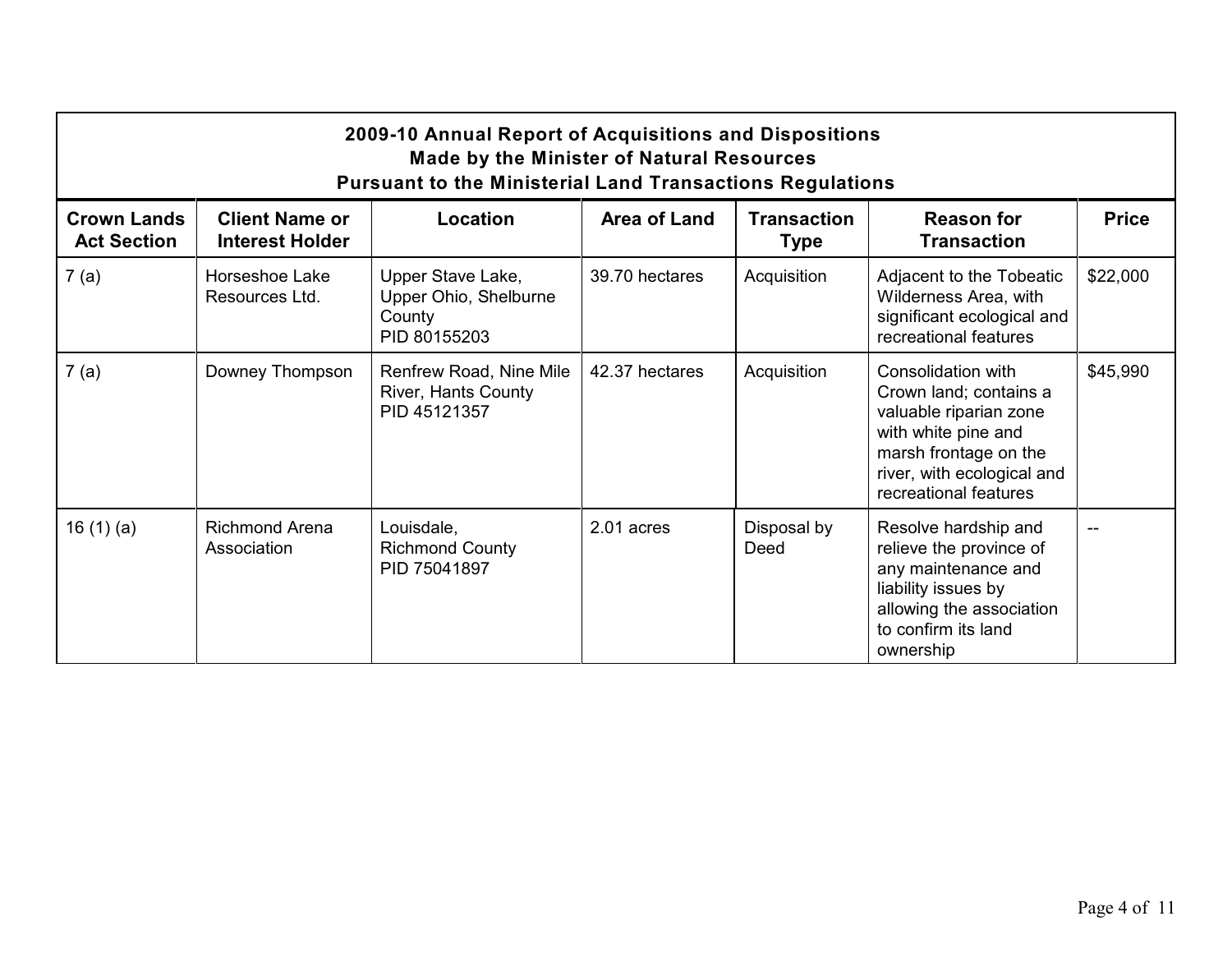|                                          | 2009-10 Annual Report of Acquisitions and Dispositions<br><b>Made by the Minister of Natural Resources</b><br><b>Pursuant to the Ministerial Land Transactions Regulations</b> |                                                        |                     |                                   |                                                                                                                                                                                                                                                                                |              |  |  |
|------------------------------------------|--------------------------------------------------------------------------------------------------------------------------------------------------------------------------------|--------------------------------------------------------|---------------------|-----------------------------------|--------------------------------------------------------------------------------------------------------------------------------------------------------------------------------------------------------------------------------------------------------------------------------|--------------|--|--|
| <b>Crown Lands</b><br><b>Act Section</b> | <b>Client Name or</b><br><b>Interest Holder</b>                                                                                                                                | Location                                               | <b>Area of Land</b> | <b>Transaction</b><br><b>Type</b> | <b>Reason for</b><br><b>Transaction</b>                                                                                                                                                                                                                                        | <b>Price</b> |  |  |
| 16 $(1)(a)$                              | The Bonnie Brae<br>Senior Citizens Club                                                                                                                                        | St. Peter's,<br><b>Richmond County</b><br>PID 75200261 | 624 sq. metres      | Disposal by<br>Deed               | Resolve hardship and<br>relieve the province of<br>any maintenance and<br>liability issues resulting<br>from the encroachment<br>of a portion of a building<br>on Crown land by<br>allowing the client to<br>consolidate the parcel of<br>Crown land with the<br>adjacent land | \$1,248      |  |  |
| 16(1)(a)                                 | Inverness<br><b>Historical Society</b>                                                                                                                                         | Inverness,<br><b>Inverness County</b><br>PID 50306109  | 4,584 sq. metres    | Disposal by<br>Deed               | Resolve hardship and<br>relieve the province of<br>any maintenance and<br>liability issues resulting<br>from the encroachment<br>of a portion of a building<br>on Crown land by<br>allowing the client to<br>consolidate the parcel of<br>Crown land with the<br>adjacent land | \$1,699      |  |  |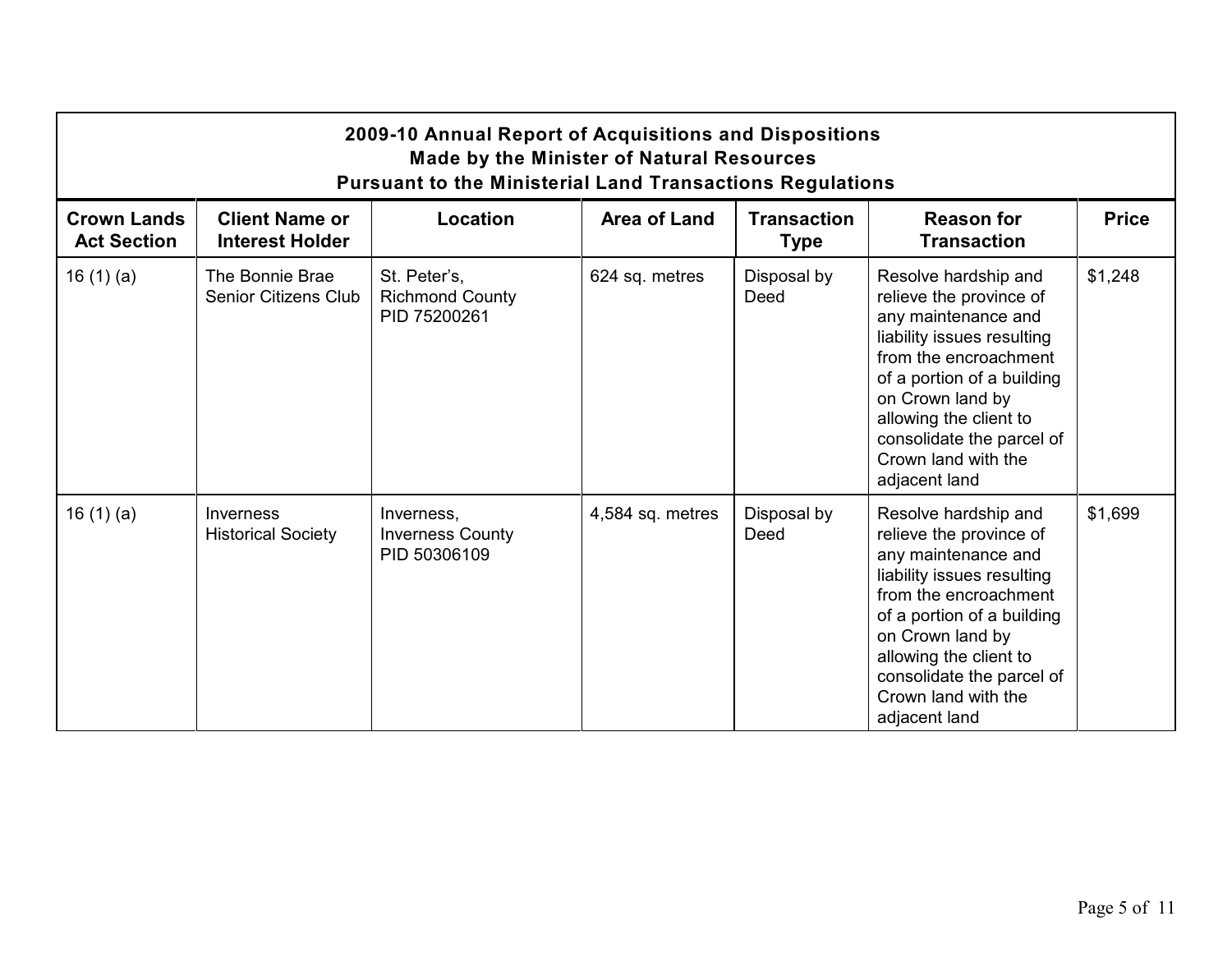|                                          | 2009-10 Annual Report of Acquisitions and Dispositions<br><b>Made by the Minister of Natural Resources</b><br><b>Pursuant to the Ministerial Land Transactions Regulations</b> |                                                                    |                     |                                   |                                                                                                                                                                                                                                                                                |              |  |  |
|------------------------------------------|--------------------------------------------------------------------------------------------------------------------------------------------------------------------------------|--------------------------------------------------------------------|---------------------|-----------------------------------|--------------------------------------------------------------------------------------------------------------------------------------------------------------------------------------------------------------------------------------------------------------------------------|--------------|--|--|
| <b>Crown Lands</b><br><b>Act Section</b> | <b>Client Name or</b><br><b>Interest Holder</b>                                                                                                                                | Location                                                           | <b>Area of Land</b> | <b>Transaction</b><br><b>Type</b> | <b>Reason for</b><br><b>Transaction</b>                                                                                                                                                                                                                                        | <b>Price</b> |  |  |
| 16 $(1)(a)$                              | <b>Mosher Limestone</b><br><b>Company Limited</b>                                                                                                                              | Upper Musquodoboit,<br><b>Halifax County</b>                       | 8,252 sq. metres    | Disposal by<br>Deed               | Resolve hardship and<br>relieve the province of<br>any maintenance and<br>liability issues by<br>allowing the client to<br>confirm its land<br>ownership which it has<br>used for over 20 years                                                                                | \$2,665      |  |  |
| 16(1)(a)                                 | Beverly Johnson                                                                                                                                                                | Brooklyn,<br><b>Annapolis County</b><br>PID 05299870               | 92.2 sq. metres     | Disposal by<br>Deed               | Resolve hardship and<br>relieve the province of<br>any maintenance and<br>liability issues resulting<br>from the encroachment<br>of a portion of a building<br>on Crown land by<br>allowing the client to<br>consolidate the parcel of<br>Crown land with the<br>adjacent land | \$496        |  |  |
| 16(1)(a)                                 | Village of<br>Kingston                                                                                                                                                         | Village of Kingston,<br><b>Kings County</b><br>various PID numbers | 0.64155 hectares    | Disposal by<br>Deed               | Provide public benefit<br>through deeding<br>ownership to the Village<br>for lands required for an<br>interpretation centre                                                                                                                                                    | \$61         |  |  |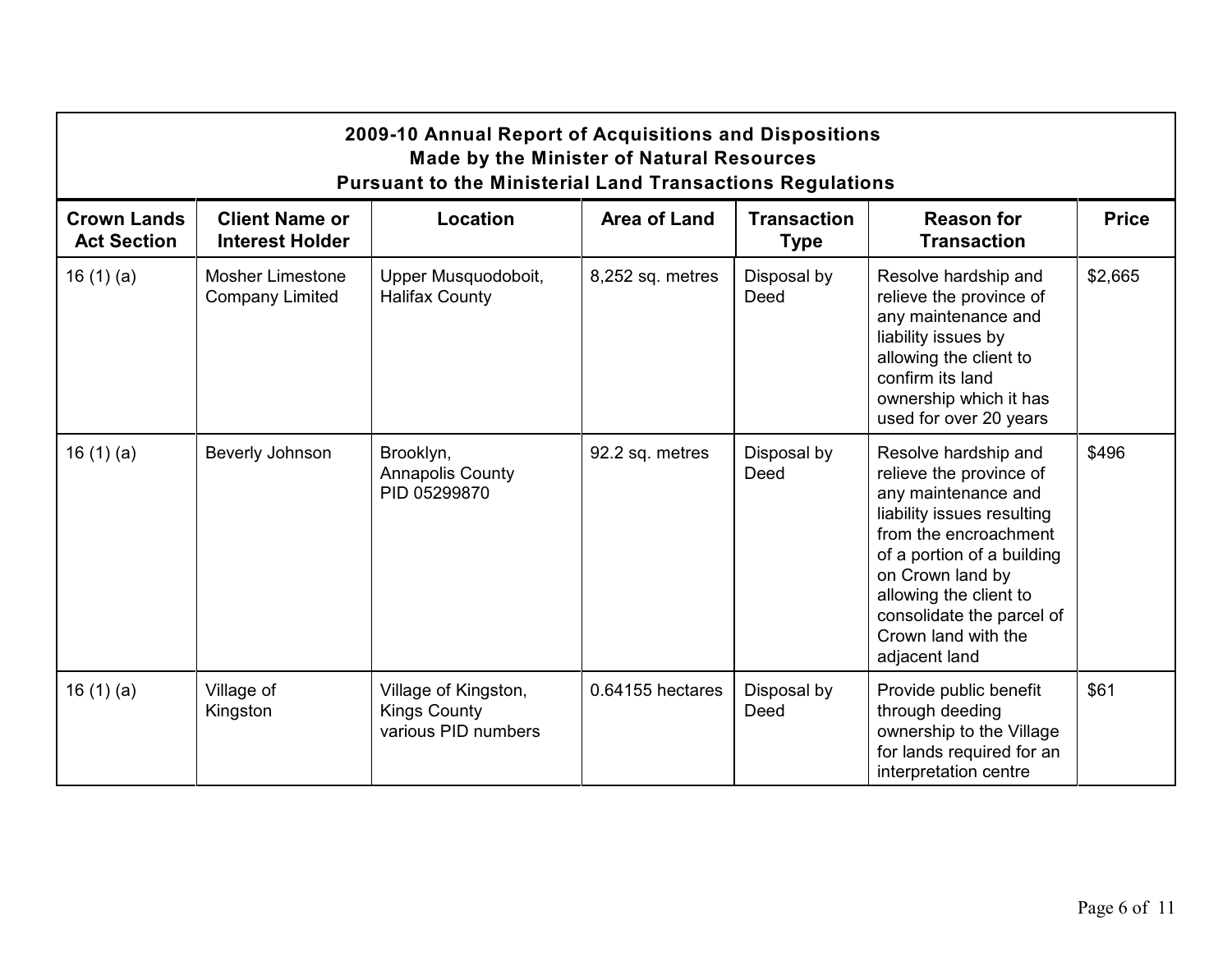|                                          | 2009-10 Annual Report of Acquisitions and Dispositions<br><b>Made by the Minister of Natural Resources</b><br><b>Pursuant to the Ministerial Land Transactions Regulations</b> |                                                       |                  |                                   |                                                                                                                                                 |              |  |  |  |
|------------------------------------------|--------------------------------------------------------------------------------------------------------------------------------------------------------------------------------|-------------------------------------------------------|------------------|-----------------------------------|-------------------------------------------------------------------------------------------------------------------------------------------------|--------------|--|--|--|
| <b>Crown Lands</b><br><b>Act Section</b> | <b>Client Name or</b><br><b>Interest Holder</b>                                                                                                                                | Location                                              | Area of Land     | <b>Transaction</b><br><b>Type</b> | <b>Reason for</b><br><b>Transaction</b>                                                                                                         | <b>Price</b> |  |  |  |
| 16(1)(a)                                 | Reginald and<br><b>Ellen Gilby</b>                                                                                                                                             | Beaver Bank,<br><b>Halifax County</b><br>PID 41296914 | 1.87 acres       | Disposal by<br>Deed               | Resolve hardship by<br>providing an individual<br>with ownership of land<br>required to meet<br>municipal building<br>requirements              | \$1,000      |  |  |  |
| 16 $(1)(a)$                              | <b>Inverness Cottage</b><br>Workshop<br>Association                                                                                                                            | Inverness,<br><b>Inverness County</b><br>PID 50307875 | 1,365 sq. metres | Disposal by<br>Deed               | Provide public benefit<br>through deeding<br>ownership of land to the<br>non-profit association on<br>which its building is<br>located          | \$505        |  |  |  |
| 16(1)(a)                                 | Premium<br>Seafoods Limited                                                                                                                                                    | Arichat.<br><b>Richmond County</b>                    | 1,425 sq. metres | Disposal by<br>Grant              | Support economic<br>activity by providing the<br>company with ownership<br>of infilled land used in<br>conjunction with its<br>seafood business | \$4,416      |  |  |  |
| 16(1)(a)                                 | 3088929<br>Nova Scotia Limited                                                                                                                                                 | Arichat,<br><b>Richmond County</b><br>PID 75198820    | 1,050 sq. metres | Disposal by<br>Grant              | Support economic<br>activity by providing the<br>company with ownership<br>of infilled land used in<br>conjunction with its<br>seafood business | \$2,845      |  |  |  |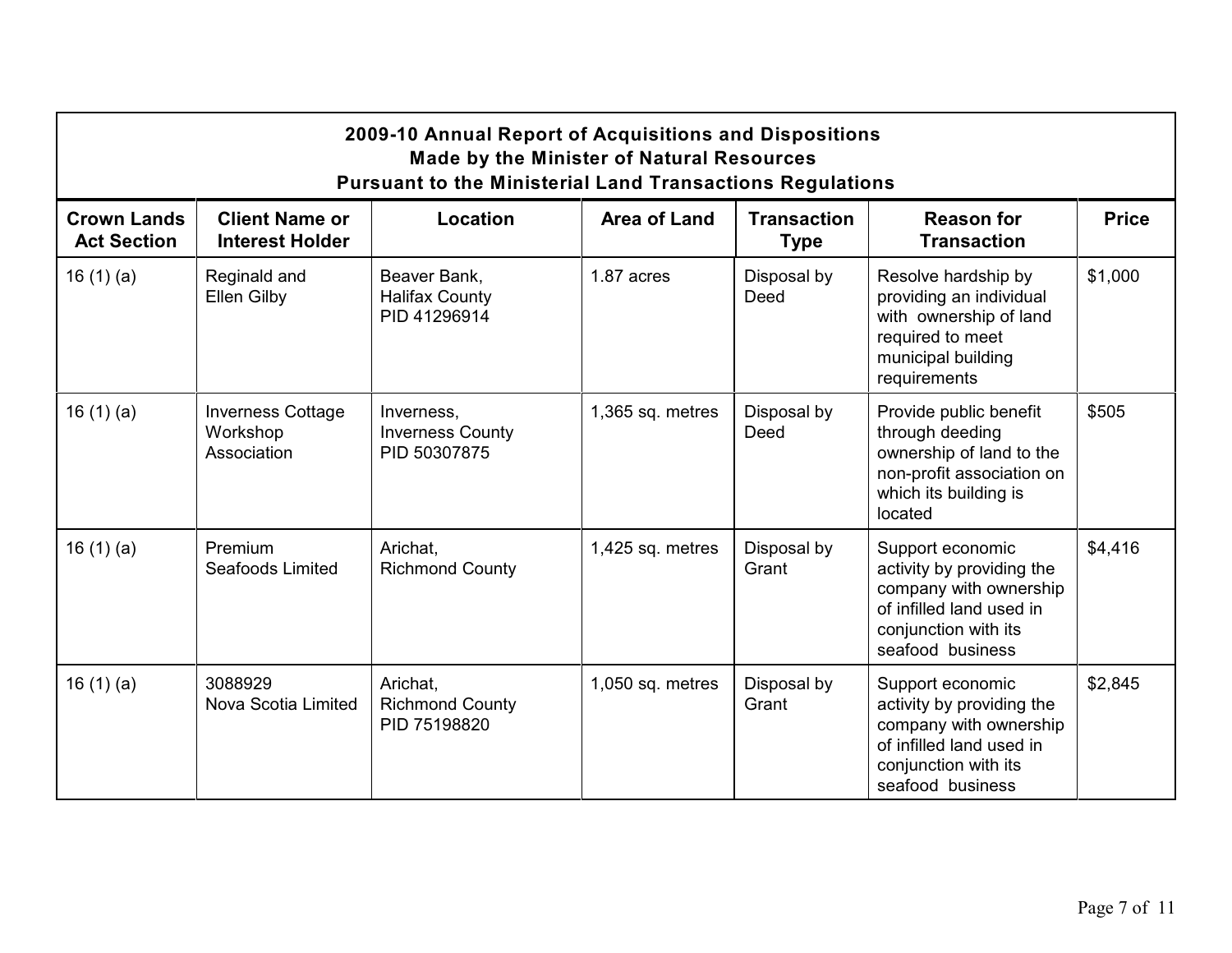|                                          | 2009-10 Annual Report of Acquisitions and Dispositions<br><b>Made by the Minister of Natural Resources</b><br><b>Pursuant to the Ministerial Land Transactions Regulations</b> |                                                             |                     |                                   |                                                                                                                                                                 |              |  |  |  |
|------------------------------------------|--------------------------------------------------------------------------------------------------------------------------------------------------------------------------------|-------------------------------------------------------------|---------------------|-----------------------------------|-----------------------------------------------------------------------------------------------------------------------------------------------------------------|--------------|--|--|--|
| <b>Crown Lands</b><br><b>Act Section</b> | <b>Client Name or</b><br><b>Interest Holder</b>                                                                                                                                | Location                                                    | <b>Area of Land</b> | <b>Transaction</b><br><b>Type</b> | <b>Reason for</b><br><b>Transaction</b>                                                                                                                         | <b>Price</b> |  |  |  |
| 16(1)(a)                                 | Halifax Regional<br>Municipality                                                                                                                                               | Herring Cove,<br><b>Halifax County</b><br>PID 40000051      | 0.5 acres           | Disposal by<br>Grant              | Provide public benefit to<br>the municipality by<br>granting ownership of<br>land on which a portion<br>of its fire station is<br>located                       | \$394        |  |  |  |
| 16(1)(a)                                 | Daniel and Wendy<br>Moscovitch                                                                                                                                                 | Marriotts Cove,<br><b>Lunenburg County</b><br>PID 60669207  | 308.5 sq. metres    | Disposal by<br>Grant              | Resolve hardship by<br>providing individuals with<br>ownership of infilled land<br>which has been used in<br>conjunction with their<br>adjacent property        | \$6,638      |  |  |  |
| 16 $(1)(a)$                              | Barry Group Inc.                                                                                                                                                               | Clark's Harbour,<br><b>Shelburne County</b><br>PID 82560376 | 910 sq. metres      | Disposal by<br>Grant              | Support economic<br>activity by providing the<br>company with ownership<br>of infilled land used in<br>conjunction with its<br>seafood business                 | \$1,874      |  |  |  |
| 16(1)(a)                                 | <b>Halifax County</b><br>Condominium Corp.<br>No. 305                                                                                                                          | Hubbards Cove,<br><b>Halifax County</b><br>PID 41285081     | 626 sq. metres      | Disposal by<br>Grant              | Support economic<br>activity by providing the<br>company with ownership<br>of infilled land which has<br>been used in conjunction<br>with its adjacent property | \$6,510      |  |  |  |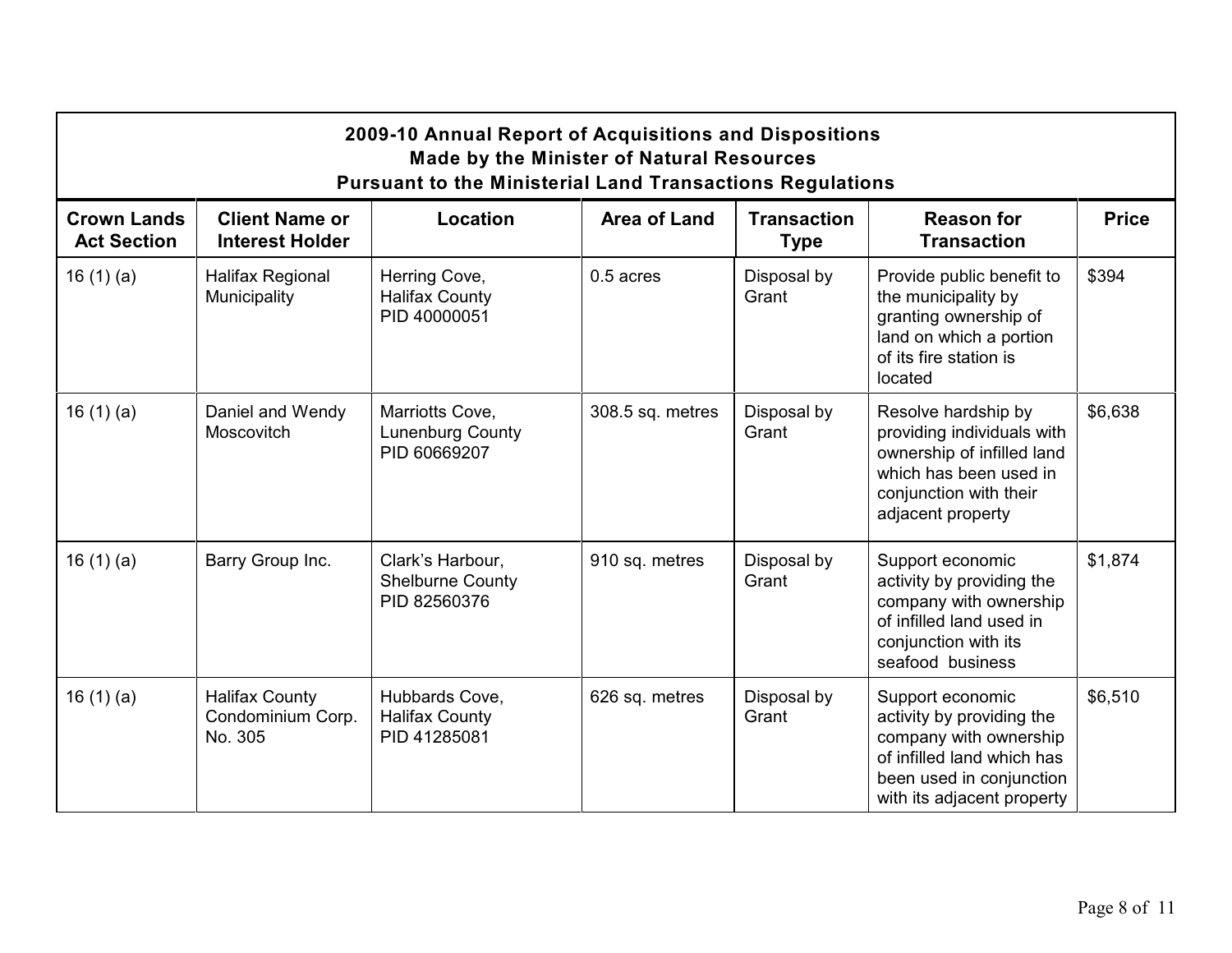|                                          | 2009-10 Annual Report of Acquisitions and Dispositions<br><b>Made by the Minister of Natural Resources</b><br><b>Pursuant to the Ministerial Land Transactions Regulations</b> |                                                                          |                  |                                   |                                                                                                                                                          |              |  |  |  |
|------------------------------------------|--------------------------------------------------------------------------------------------------------------------------------------------------------------------------------|--------------------------------------------------------------------------|------------------|-----------------------------------|----------------------------------------------------------------------------------------------------------------------------------------------------------|--------------|--|--|--|
| <b>Crown Lands</b><br><b>Act Section</b> | <b>Client Name or</b><br><b>Interest Holder</b>                                                                                                                                | Location                                                                 | Area of Land     | <b>Transaction</b><br><b>Type</b> | <b>Reason for</b><br><b>Transaction</b>                                                                                                                  | <b>Price</b> |  |  |  |
| 16 $(1)(a)$                              | <b>PYMC</b><br><b>Sailing Centre</b>                                                                                                                                           | East River,<br><b>Lunenburg County</b><br>PID 60669447                   | 3,750 sq. metres | Disposal by<br>Grant              | Support economic<br>activity by providing the<br>company with ownership<br>of infilled land to be used<br>in conjunction with its<br>adjacent marina     | \$15,000     |  |  |  |
| 16(1)(a)                                 | Terrence and<br>Carol Bradshaw                                                                                                                                                 | Bayside,<br><b>Halifax County</b><br>PID 41225251 and<br>41299736        | 242 sq. metres   | Disposal by<br>Grant              | Resolve hardship by<br>providing individuals with<br>ownership of infilled land<br>which has been used in<br>conjunction with their<br>adjacent property | \$2,344      |  |  |  |
| 16(1)(a)                                 | Neal Finnegan for<br><b>Neal Finnegan Trust</b>                                                                                                                                | Scotch Cove,<br>East Chester,<br><b>Lunenburg County</b><br>PID 60666138 | 184 sq. metres   | Disposal by<br>Grant              | Resolve hardship by<br>providing individuals with<br>ownership of infilled land<br>which has been used in<br>conjunction with their<br>adjacent property | \$2,079      |  |  |  |
| 16(1)(a)                                 | Karen J.<br>Woolhouse                                                                                                                                                          | Glen Haven,<br><b>Halifax County</b><br>PID 41279563                     | 70 sq. metres    | Disposal by<br>Grant              | Resolve hardship by<br>providing individuals with<br>ownership of infilled land<br>which has been used in<br>conjunction with their<br>adjacent property | \$753        |  |  |  |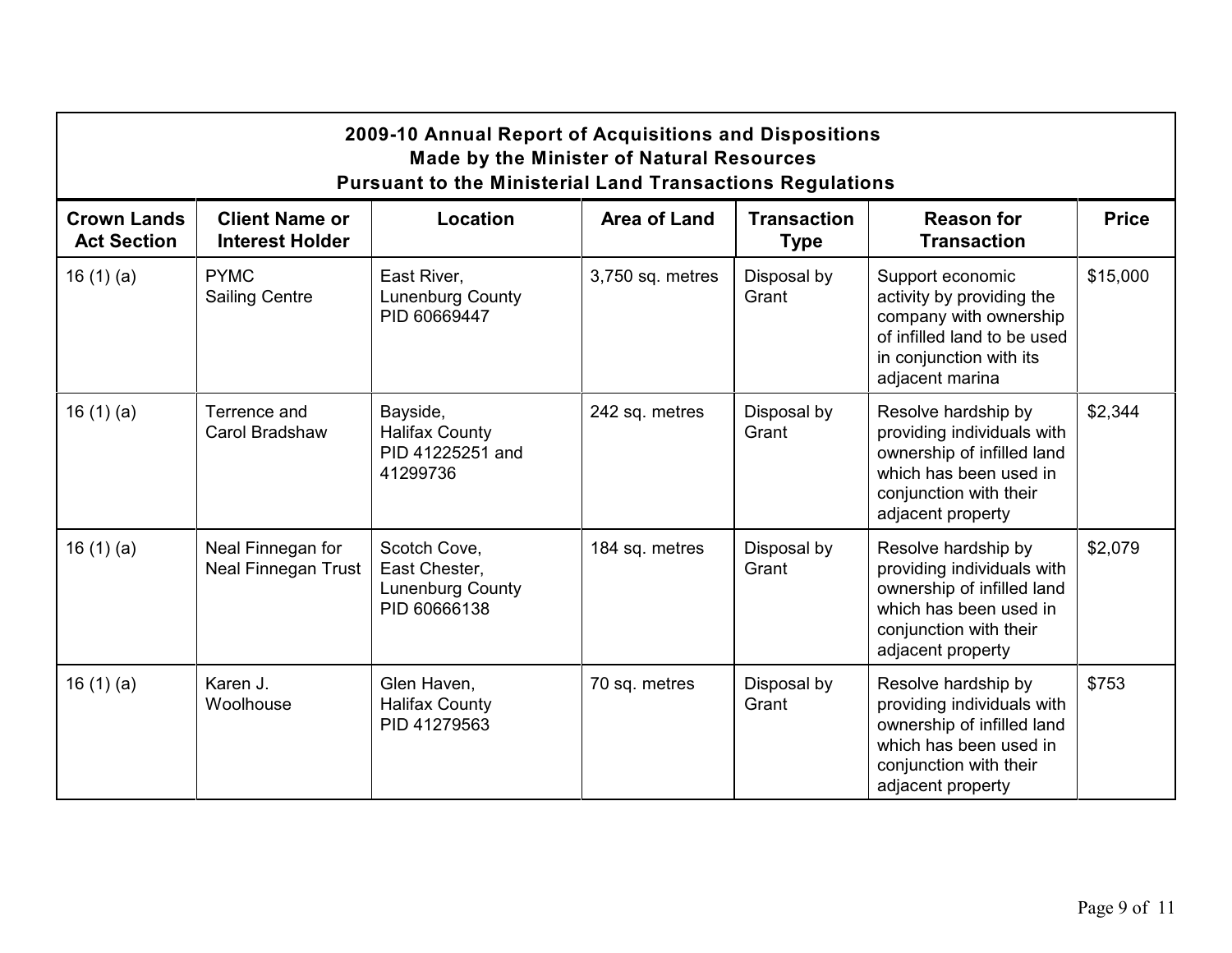|                                          | 2009-10 Annual Report of Acquisitions and Dispositions<br><b>Made by the Minister of Natural Resources</b><br><b>Pursuant to the Ministerial Land Transactions Regulations</b> |                                                     |                      |                                   |                                                                                                                                                                    |                                                |  |  |
|------------------------------------------|--------------------------------------------------------------------------------------------------------------------------------------------------------------------------------|-----------------------------------------------------|----------------------|-----------------------------------|--------------------------------------------------------------------------------------------------------------------------------------------------------------------|------------------------------------------------|--|--|
| <b>Crown Lands</b><br><b>Act Section</b> | <b>Client Name or</b><br><b>Interest Holder</b>                                                                                                                                | Location                                            | <b>Area of Land</b>  | <b>Transaction</b><br><b>Type</b> | <b>Reason for</b><br><b>Transaction</b>                                                                                                                            | <b>Price</b>                                   |  |  |
| 16(1)(a)                                 | Municipality of the<br>District of<br>Lunenburg                                                                                                                                | Back Harbour (sawpit<br>wharf),<br>Lunenburg County | 3.3 hectares         | Lease of<br>Crown land            | Develop and maintain a<br>waterfront park for<br>community recreational<br>activity and tourism                                                                    | \$336.30<br>annual for<br>$15+15$<br>year term |  |  |
| 16(1)(a)                                 | Nova Scotia Power<br>Inc.                                                                                                                                                      | <b>Great Hill, Queens</b><br>County                 | 1.49 hectares        | Lease of<br>Crown land            | Operate and maintain a<br>communication tower,<br>building and associated<br>equipment to support the<br>delivery and<br>maintenance of the<br>electric power grid | \$1,632<br>annually<br>for 10+10<br>year term  |  |  |
| 16(1)(a)                                 | St. Mary's Archers<br>of Truro                                                                                                                                                 | Hilden, Colchester<br>County                        | 10.0 hectares        | Lease of<br>Crown land            | Operate and maintain an<br>archery range and club<br>house for community<br>recreational activity                                                                  | \$133.50<br>annually<br>for 10+10<br>term      |  |  |
| 16(1)(a)                                 | <b>Future View</b><br>Training,<br>Rehabilitation &<br><b>Employment Assoc.</b>                                                                                                | Middleton, Annapolis<br>County                      | 6610.6 sq.<br>metres | Lease of<br>Crown land            | Operate and maintain a<br>railway museum and<br>related activities to<br>support community<br>heritage and tourism                                                 | \$272<br>annually<br>for 10+10<br>term         |  |  |
| 16 $(1)(a)$                              | Boy Scouts of<br>Canada NS<br><b>Provincial Council</b><br><b>Property Society</b>                                                                                             | Connell Lake, Annapolis<br>County                   | 8.09 hectares        | Lease of<br>Crown land            | Maintain an area for Boy<br>Scout activities to<br>support community<br>youth recreational<br>activities                                                           | \$108.83<br>annually<br>for 10+10<br>term      |  |  |